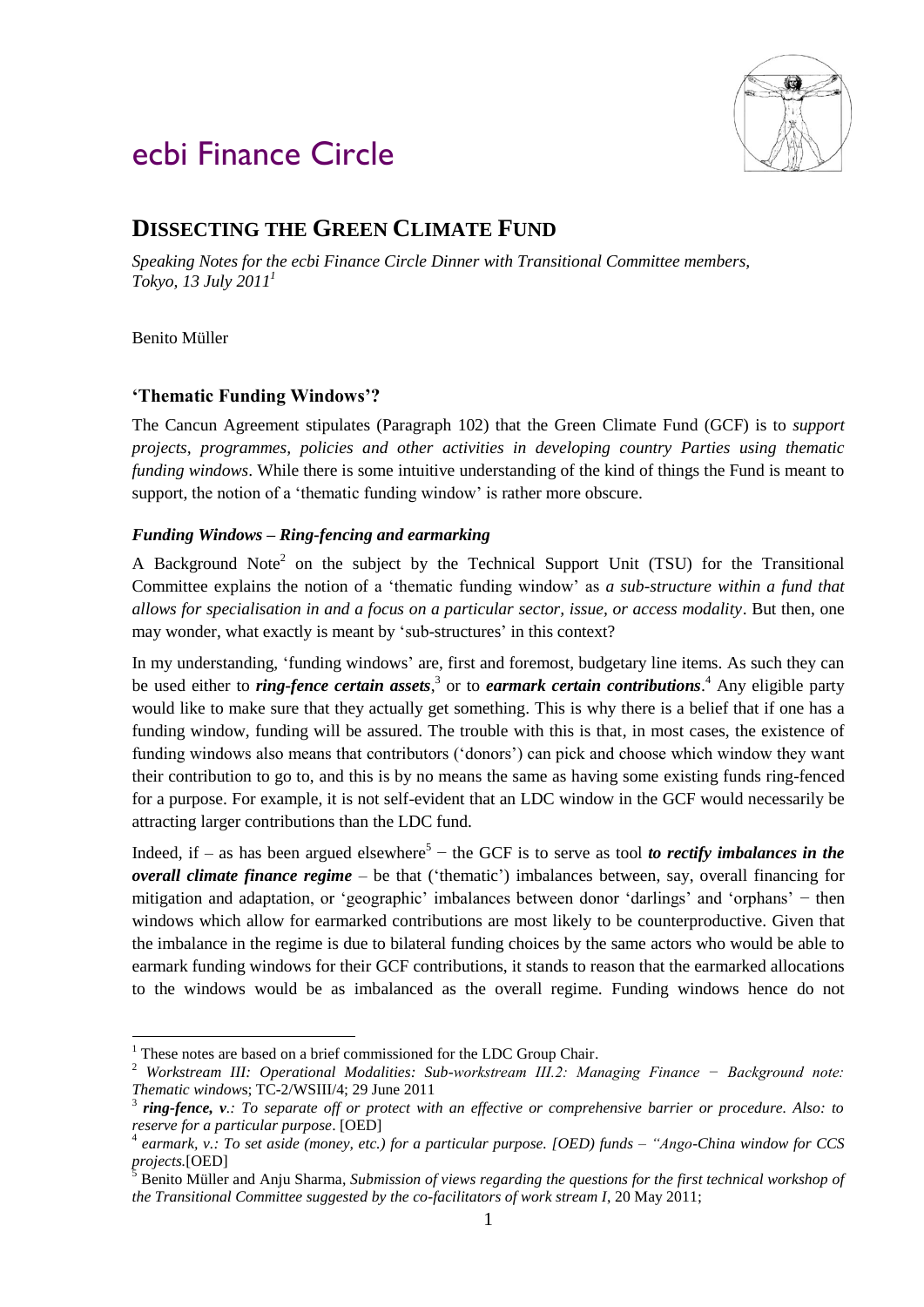guarantee funding, and they can subvert the aim of balanced and equitable funding if they can be earmarked for contribution.<sup>6</sup>

One way of overcoming the problems of earmarked contributions, should they be permitted, would be to assure a significant 'core income' for the GCF through what has become known as *international innovative finance*, such as the International Air Passenger Adaptation Levy proposed by the LDC Group. While the Transitional Committee cannot negotiate such innovative sources, it should certainly consider them in its discussion of 'finance entry points.'<sup>7</sup>

#### *What 'themes'?*

The funding windows referred to in the Cancun Agreement are qualified as being 'thematic', but what exactly does this mean? The TSU Background Paper seems to take a rather broad view - essentially anything that funding can be 'focused on.' It finds that *among existing funds there are four broad categories of thematic funding windows:*

#### *(a) Themed by scope (e.g. mitigation, adaptation)*

*These windows are defined by the substantive focus of activities under the window. or examples, these might be arranged as mitigation, adaptation, etc.*

#### *(b) Themed by geography (e.g. particular countries or regions)*

*These windows are defined by the countries that are eligible to access them. These could be particular regions, such as Africa, or countries with particular geographic characteristic (whether physical, such as SIDS, or socio-economic, such as LDCs).*

### *(c) Themed by instruments/modality (e.g. private sector, multilateral access, direct access, bilateral access)*

*Windows under this category would focus on particular financing instruments or access modalities. An instrument focus could, for example, be private sector instruments; an access modality focus could, for example, be direct access.*

#### *(d) Hybrid Options*

*The three categories of windows above can be combined into various hybrid options. This could take the form of substantive windows (such as mitigation, adaptation, etc) in which there are specific funds ring-fenced based on geography or particular access modalities. Alternative, this could take the form of a single window with both a substantive and geographic focus.*

This interpretation of 'thematic window' may be apt if one wishes to cover as many 'sub-structures' of other funds as possible, but it does not reflect the sense in which it is used in the Cancun Agreements. That sense is more narrow, reflecting the use of 'thematic' in other UNFCCC funds, and indeed in the TOR of Transitional Committee itself.<sup>8</sup> More specifically, the paragraph 102 use of 'thematic funding windows' refers to the traditional UNFCCC funding areas of *mitigatio*n, *adaptation*, *technology transfer*, *capacity building* and certain particularly vulnerable groups of countries (*LDCs, SIDS, Africa*), but not to 'themes' identified in terms of 'modalities' and 'instruments.'

#### **Funding Windows and Institutional Architecture: thematic versus functional divisions?**

The architectural connotations of the everyday meaning of 'window' should not mislead one into assuming that 'funding windows' need to be reflected in the institutional architecture of the GCF. Of course, it may make sense to have the GCF sub-divided into a number of functional units − say

1

<sup>6</sup> Of the 6 funds examined in the Background Paper, all except the GEF Trust Fund allow for earmarking to 'windows'.

 $7$  Workstream III, Sub-workstream 1.

 $8$  'thematic bodies established under the Convention' [Appendix III, 1(h)]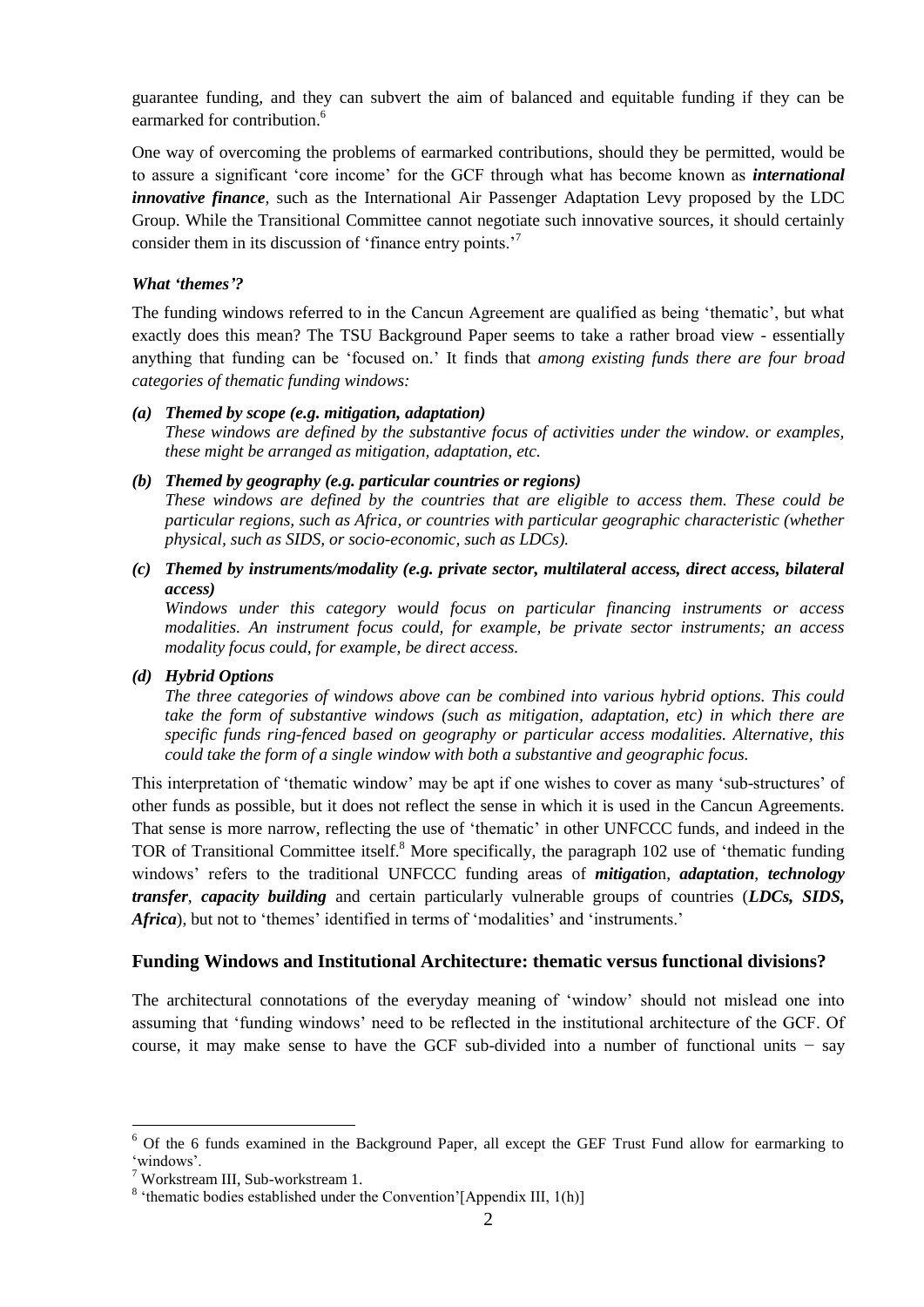'*Divisions*' of the Fund.<sup>9</sup> But there is no *a priori* reason why this internal division should coincide with the budget-related 'funding windows'.

Indeed, there are good reasons why this may not be the best way to proceed. The fact is highly likely that there will be different instruments and access modalities in the architecture of the GCF. For one there will both be *multilateral* and *direct access*, and there may well be some form of 'private sector instruments', say, as used in *Public Private Investment Funds.*<sup>10</sup> While there may be some thematic areas − in the more narrow sense specified in the preceding section − for which some of these instruments and access modalities are less appropriate, most of the areas would have to be given access to all available instruments and modalities.



#### **Figure 1. 'Thematic Window' Divisions Model**

1

Thus if one were to use *thematic area Divisions,* one would have to accommodate most if not all of these functional instruments and modalities in each of the Divisions, as illustrated in Figure 1. The structure would become even more complex if one were to introduce Divisions based on 'regional' thematic windows. It is unlikely that, say, an 'LDC Division' would be restricted to just one of the traditional thematic areas. This could necessitate the introduction of *thematic Sub-Divisions*, which in turn would have to accommodate all the relevant instruments and modalities.

While it is difficult to see how one could disallow thematic areas to avail themselves of most if not all of the available instruments and modalities, it is easier to see that the running of these instruments and modalities may not need expertise in all the thematic areas. For example, if 'direct access' involves the devolution of funding decisions to institutions ('National Funding Entities', NFEs) in the eligible recipient countries, then clearly the skills to assess projects/programmes for approval are no longer needed at the GCF level. What is needed, instead, are the technical skills and expertise to *evaluate and audit the entities receiving direct access funding*.

Not being sufficiently familiar with what range of skills is needed to run a *Public Private Investment Fund*, I do not know whether and to what extent thematic knowledge is required, but it stands to reason that the investment experience needed over-and-above such thematic knowledge would warrant the

 $9$  In Müller and Sharma 2011, the term chosen for these sub-divisions was 'Arms', but that clearly becomes somewhat awkward if there are more than two of them.

<sup>&</sup>lt;sup>10</sup> See Section III. Combining Financing Instruments, Example 1 in *Workstream III: Operational Modalities; Background note: Further information on financing instruments,* TC-2/WSIII/3, 29 June 2011